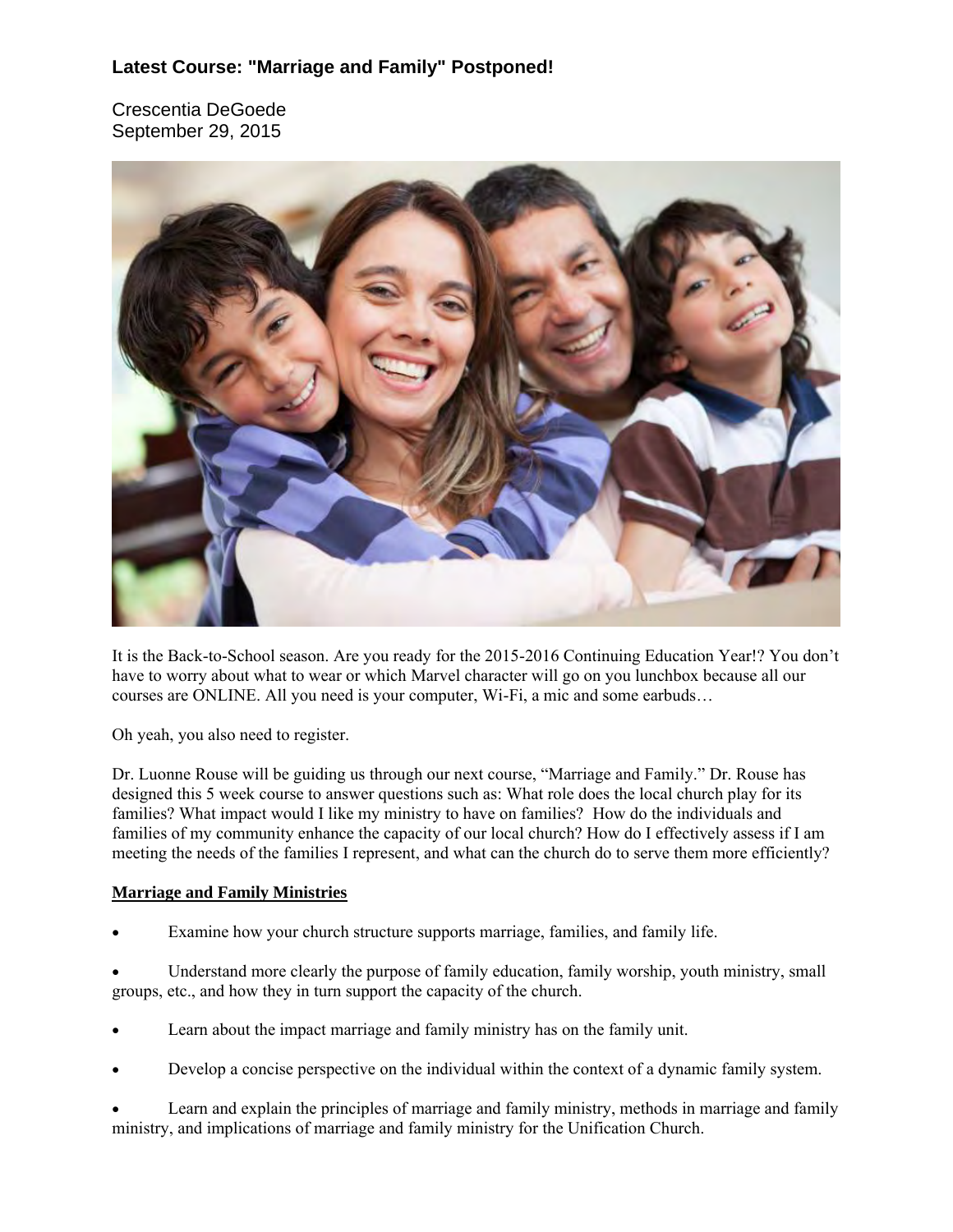#### **Class Details**

- The course fee for Marriage and Family is \$165.00 plus a \$25 registration fee.
- Scholarships are available. More information is available in the online course application form.

#### Dr. Luonne Rouse will offer this class **starting on Tuesday, October 20th 2015, and ending Tuesday November 20th 2015. The original starting date of Monday, September 28th was postponed.**

- Classes are from 8:00pm-10:00pm ET
- You can read Dr. Rouse's Bio below
- Read the course syllabus below
- Apply Today!

**Required Texts** (Need to purchase before the start of class)

The Divine Principle

 Milan Systemic Family Therapy: Conversations In Theory And Practice by Luigi Boscolo, Gianfanco Cechin, Lynn Hoffman, & Peggy Penn. Purchase on Amazon.

 $\bullet$ Other courses coming later in the 2015-2016 year:

- Congregational Development
- Pastoral Care
- Worship & Liturgy
- Unification Thought
- Church Growth

If you have any questions about this course, or the application process, please contact us at  $info(\hat{a})$ leadwithimpact.org.

Sincerely,

The Ministry & Education Team

#### **Instructor**

Dr. Luonne Abram Rouse, married to Marie L. Rouse, speaks readily of the theological implications of individual cases while paralleling processes within the clinical arena. He is able to service the unique needs of clients from a variety of backgrounds (religious, racial, economic and cultural) with responsive, compassionate care and genuine ability to incarnate a spiritual dynamic helpful to clients and peers. He opened the Metro Counseling Service in Harlem, New York (2004-2010). In 2011, Dr. Rouse moved the A-Rouse Refocus Marriage & Family Therapist Service to Manhattan, New York and Huntington, NY. He is an Adjunct Professor at the Unification Theological Seminary – Ministry Departmen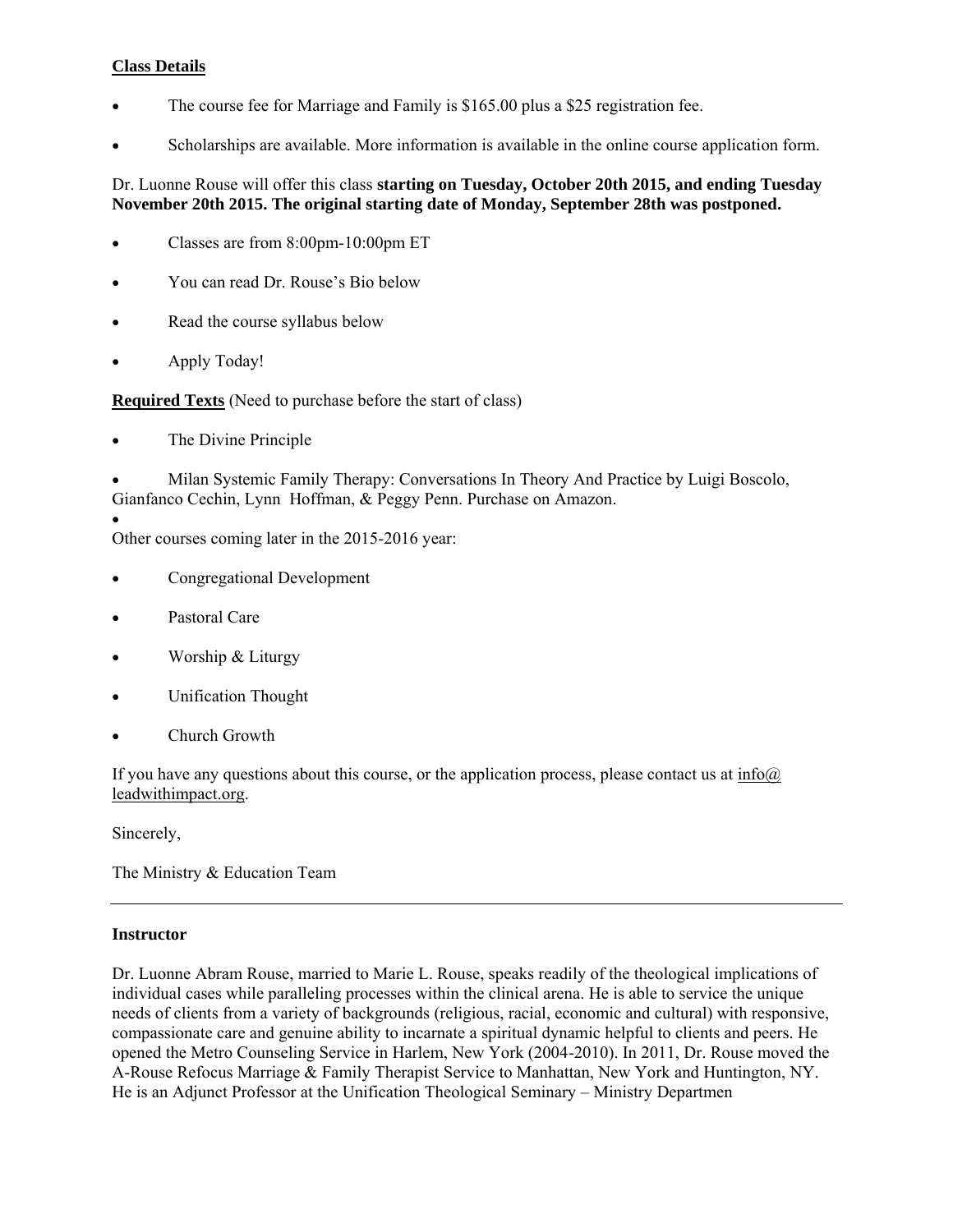### *Equipping Interreligious Peacemakers*  **Unification Theological Seminary**

# **MIN 5502 MARRIAGE and FAMILY MINISTRIES**

# FALL 2015

Monday 3-5 PM and Tuesday 8-10 PM (CLASS BEGINS & ENDS ONTIME) Adobe Connect Luonne Abram Rouse, D.Min., LMFT, FELLOW-AAPC **OFFICE @ A-ROUSE REFOCUS COUNSELING SERVICE 75 Tanyard Lane, Huntington, New York 11743 Appointments Recommended**  Lar1dumc39@gmail.com Office Cellular – (646) 335-2427

**Course Description** 

**This course examines the polity of the church and community in relation to families and family life. It will not deal with counseling but with the ministerial dynamics involved between the family unit and the larger church. Utilizing case studies, the course will look at family education, family worship, the family and youth ministry, the family in small group ministry, and ways that families can buttress the work of the church.**

## **Course Outcomes**

These areas are addressed in the Marriage and Family Ministry course. Each student will strive to have made progress by the conclusion of the continuing education course in:

1. An understanding of the impact of marriage and family ministry on the family unit.

2. Develop a concise perspective on the individual within the context a dynamic family system.

3. Evaluate personal formation within the context of the family of origin.

4. Present identified unique developmental stages, history and cultural relatedness.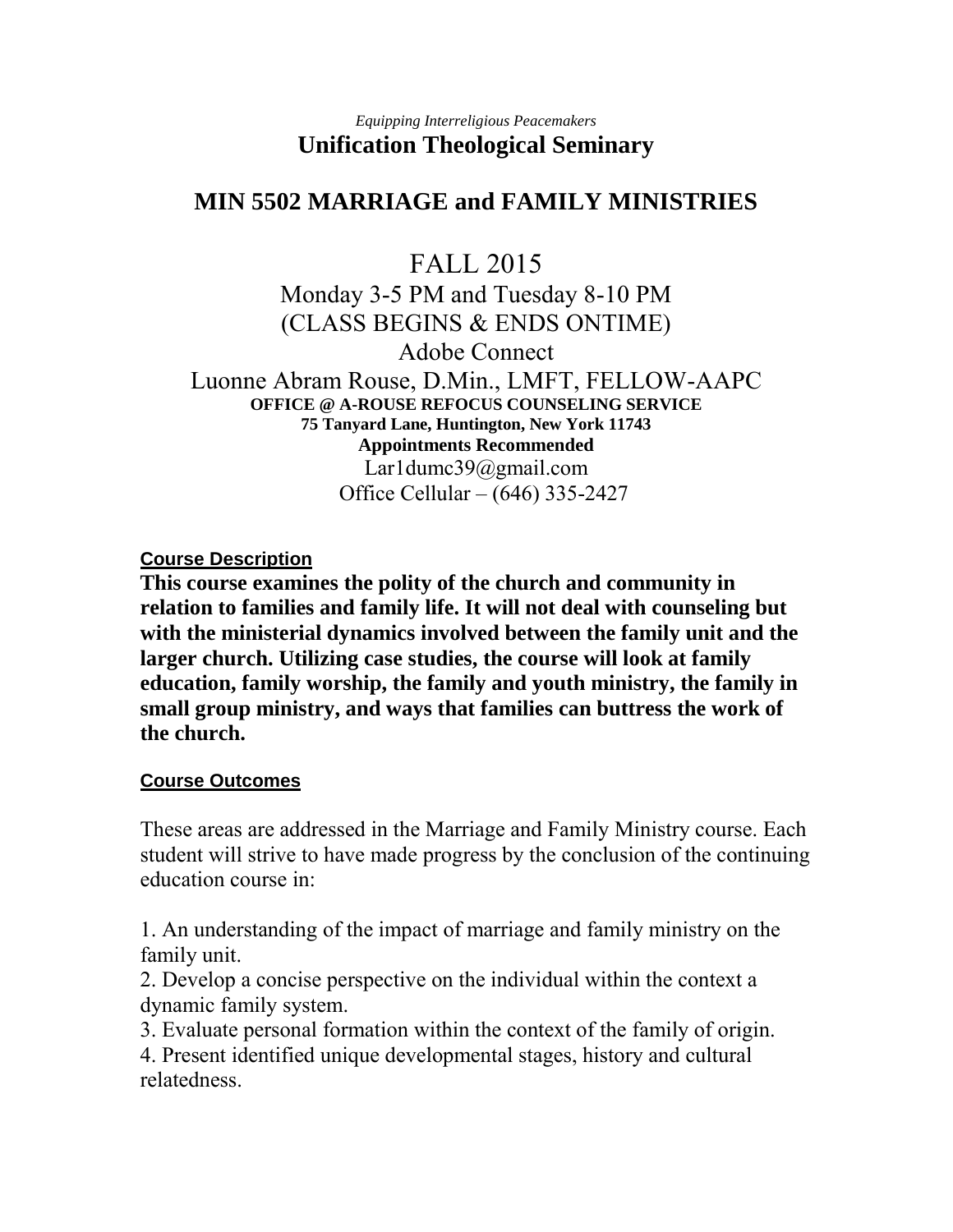5. Write out a master plan in marriage and family ministry for Unification members, including suggestions of resources for a wide range of family systems;

6. Explain the principles of marriage and family ministry; methods in marriage and family ministry; implications of marriage and family ministry for the Unification Church.

## **Required Texts** *(The Divine Principle is a required text in all class sessions):*

Required textbooks may be purchased online. For any inquiries regarding the site, services provided or products offered, please Amazon or Barnes and Nobles.

Please note that the views expressed in the textbooks do not necessarily represent the views of the professor or of UTS. It is expected that even in places of disagreement with the textbook, one will reflect upon and think critically regarding one's own views, rather than simply dismissing views that may run counter to one's own.

 Luigi Boscolo, Gianfranco Cecchin, Lynn Hoffman, Peggy Penn. Milan Systemic Family Therapy: Conversations In Theory And Practice, Basic Books, Inc., 1987, ISBN:13: 978-0465045969 -10: 0465045960 (Not available by ebook)

## Recommended reading:

 Monica McGoldrick, Joe Giordano, John K. Pearce. Ethnicity & Family Therapy.

 Robert T. Michael, John H. Gagnon, Edward O. Laumann, and Gina Kolata. SEX in America: A Definitive Survey.

Reverend Sun Myung Moon. As A Peace-Loving Global Citizen.

Allen Wilcoxon , Theodore Remley , Samuel T. Gladding. Ethical, Legal, and Professional Issues in the Practice of Marriage and Family Therapy (4th Edition)

## **Course Requirements**

- 1. Class attendance and participation.
- 2. Reading assignments.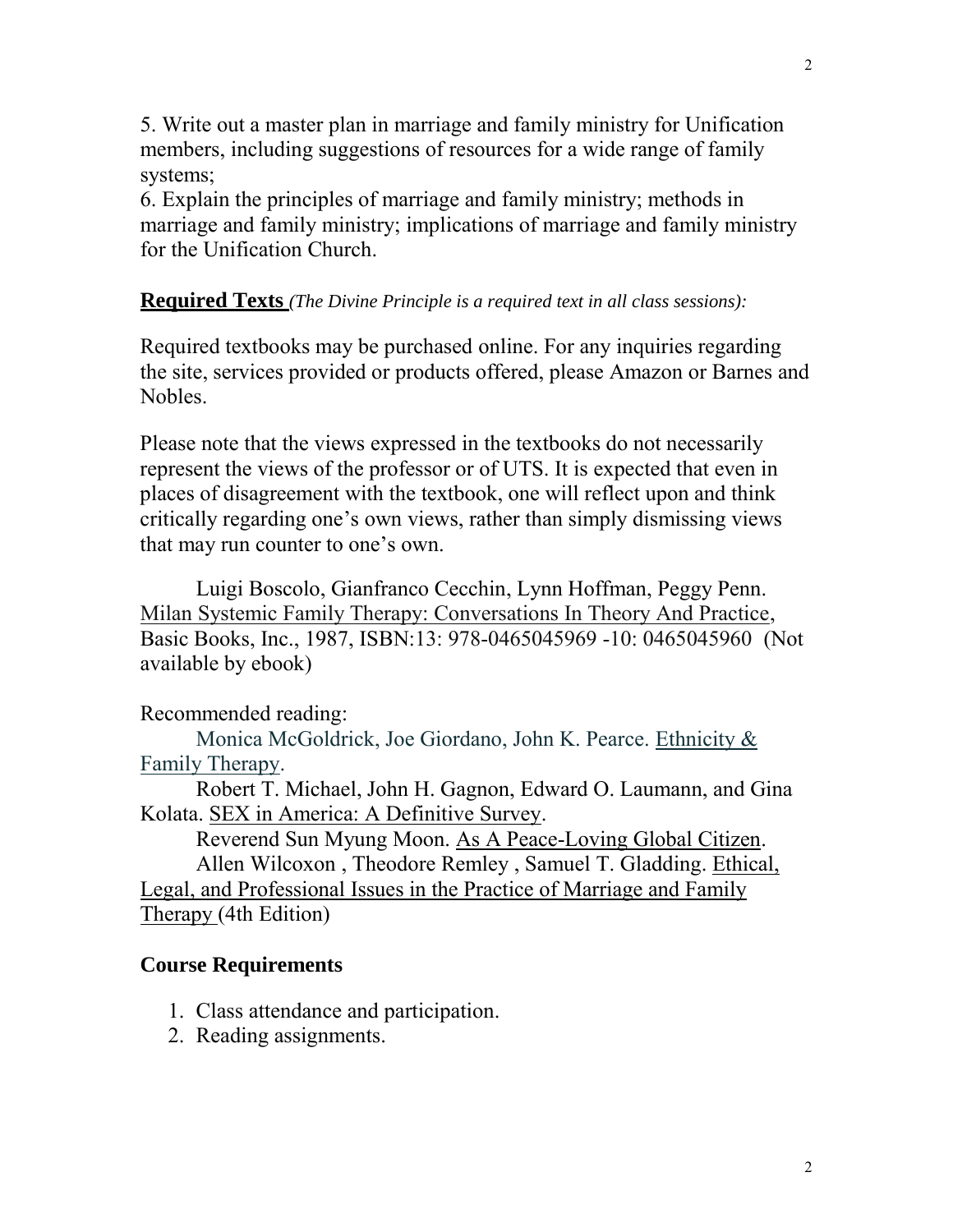3. Weekly critical-reflective-analysis providing insight to the class on a crucial area of marriage and family ministry. Students are encouraged to do a one page reflective paper after each class session.

## **READING ASSIGNMENTS AND CLASS SCHEDULE:**

Fall Term September  $28^{th}$  &  $29^{th}$  – October  $26^{st}$  &  $27^{th}$ 

(A Brief Devotional will offered at the beginning of each class session)

1<sup>st</sup> Class session: Page 3-28 From Psychoanalysis to Systems

2<sup>nd</sup> Class session: Page 29-92 The Crying Boy

3<sup>rd</sup> Class session: Page 93-182 The Family with a Secret

4<sup>th</sup> Class Session: Page 183-252 The Anorectic Store

5<sup>th</sup> Class Session: Page 253-330 The Girl Who Got Stuck to Her Mother

# **Burning Issues:**

- FORMS OF MARRIAGE
- REGULATION OF MARRIAGE
- THEOLOGY AND MARRIAGE
- MARRIAGE AND FAMILY LIFE
- COMMUNICATION
- CONFLICT RESOLUTION
- DIVORCE
- EXTRA-MARITAL AFFAIRS
- PRE-MARITAL SEX
- PREGNANCIES

# **Important Tools for MARRIAGE AND FAMILY MINISTRY**

- 1) Leveling Messages
- 2) Listening Skills
- 3) Caring Attitudes
- 4) Empathic Approaches
- 5) Mutual Respectful Exchanges
- 6) Self-disclosure